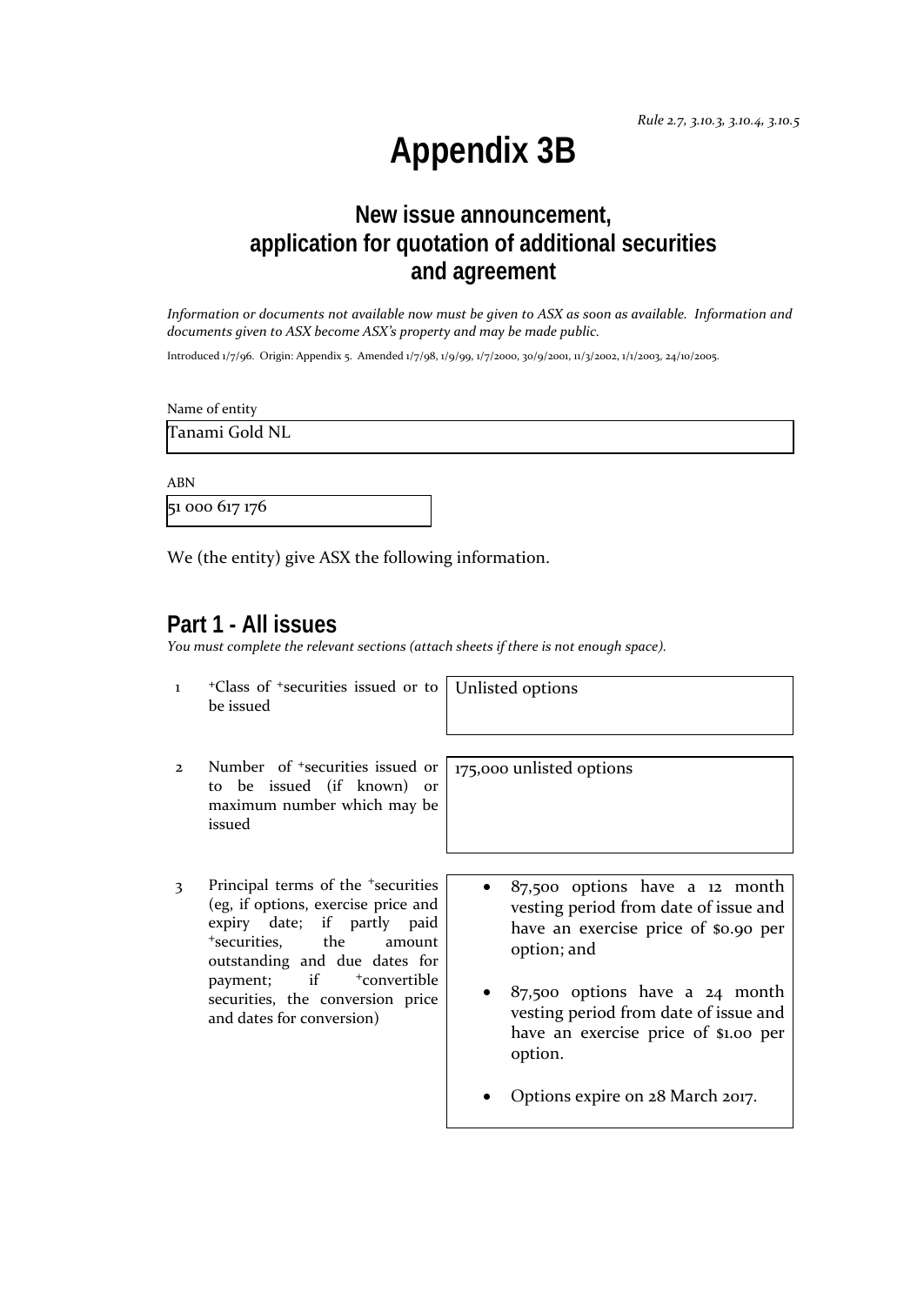| $\overline{4}$ | Do the <sup>+</sup> securities rank equally in<br>all respects from the date of<br>allotment with an existing <sup>+</sup> class<br>of quoted <sup>+</sup> securities?<br>If the additional securities do not<br>rank equally, please state:<br>the date from which they do<br>the extent to which they<br>for<br>the<br>participate<br>next<br>dividend, (in the case of a<br>trust, distribution) or interest<br>payment<br>the extent to which they do<br>not rank equally, other than in<br>relation to the next dividend,<br>distribution<br>interest<br><b>Or</b> | rank equally with other fully paid ordinary<br>shares of the Company. | Shares issued upon exercise of options will                                                                                                                                       |
|----------------|-------------------------------------------------------------------------------------------------------------------------------------------------------------------------------------------------------------------------------------------------------------------------------------------------------------------------------------------------------------------------------------------------------------------------------------------------------------------------------------------------------------------------------------------------------------------------|-----------------------------------------------------------------------|-----------------------------------------------------------------------------------------------------------------------------------------------------------------------------------|
|                | payment                                                                                                                                                                                                                                                                                                                                                                                                                                                                                                                                                                 |                                                                       |                                                                                                                                                                                   |
| 5              | Issue price or consideration                                                                                                                                                                                                                                                                                                                                                                                                                                                                                                                                            | Nil                                                                   |                                                                                                                                                                                   |
|                |                                                                                                                                                                                                                                                                                                                                                                                                                                                                                                                                                                         |                                                                       |                                                                                                                                                                                   |
|                |                                                                                                                                                                                                                                                                                                                                                                                                                                                                                                                                                                         |                                                                       |                                                                                                                                                                                   |
| 6              | Purpose of the issue<br>(If issued as consideration for the<br>acquisition<br>of<br>clearly<br>assets,<br>identify those assets)                                                                                                                                                                                                                                                                                                                                                                                                                                        | Meeting of the Company.                                               | Issue of options to new senior employees of<br>Tanami Gold NL under the Tanami Gold NL<br>Option & Performance Rights Plan approved<br>by shareholders at the 2009 Annual General |
|                |                                                                                                                                                                                                                                                                                                                                                                                                                                                                                                                                                                         |                                                                       |                                                                                                                                                                                   |
| 7              | Dates of entering <sup>+</sup> securities<br>into uncertificated holdings or<br>despatch of certificates                                                                                                                                                                                                                                                                                                                                                                                                                                                                | 19 September 2012                                                     |                                                                                                                                                                                   |
|                |                                                                                                                                                                                                                                                                                                                                                                                                                                                                                                                                                                         |                                                                       |                                                                                                                                                                                   |
|                |                                                                                                                                                                                                                                                                                                                                                                                                                                                                                                                                                                         | Number                                                                | <sup>+</sup> Class                                                                                                                                                                |
| 8              | and <sup>+</sup> class<br>Number<br>of<br>all<br><sup>+</sup> securities<br>quoted<br>on<br><b>ASX</b><br>including)<br>the<br>securities<br>in<br>clause 2 if applicable)                                                                                                                                                                                                                                                                                                                                                                                              | 261,307,677                                                           | Ordinary shares                                                                                                                                                                   |
|                |                                                                                                                                                                                                                                                                                                                                                                                                                                                                                                                                                                         |                                                                       |                                                                                                                                                                                   |

<sup>+</sup> See chapter 19 for defined terms.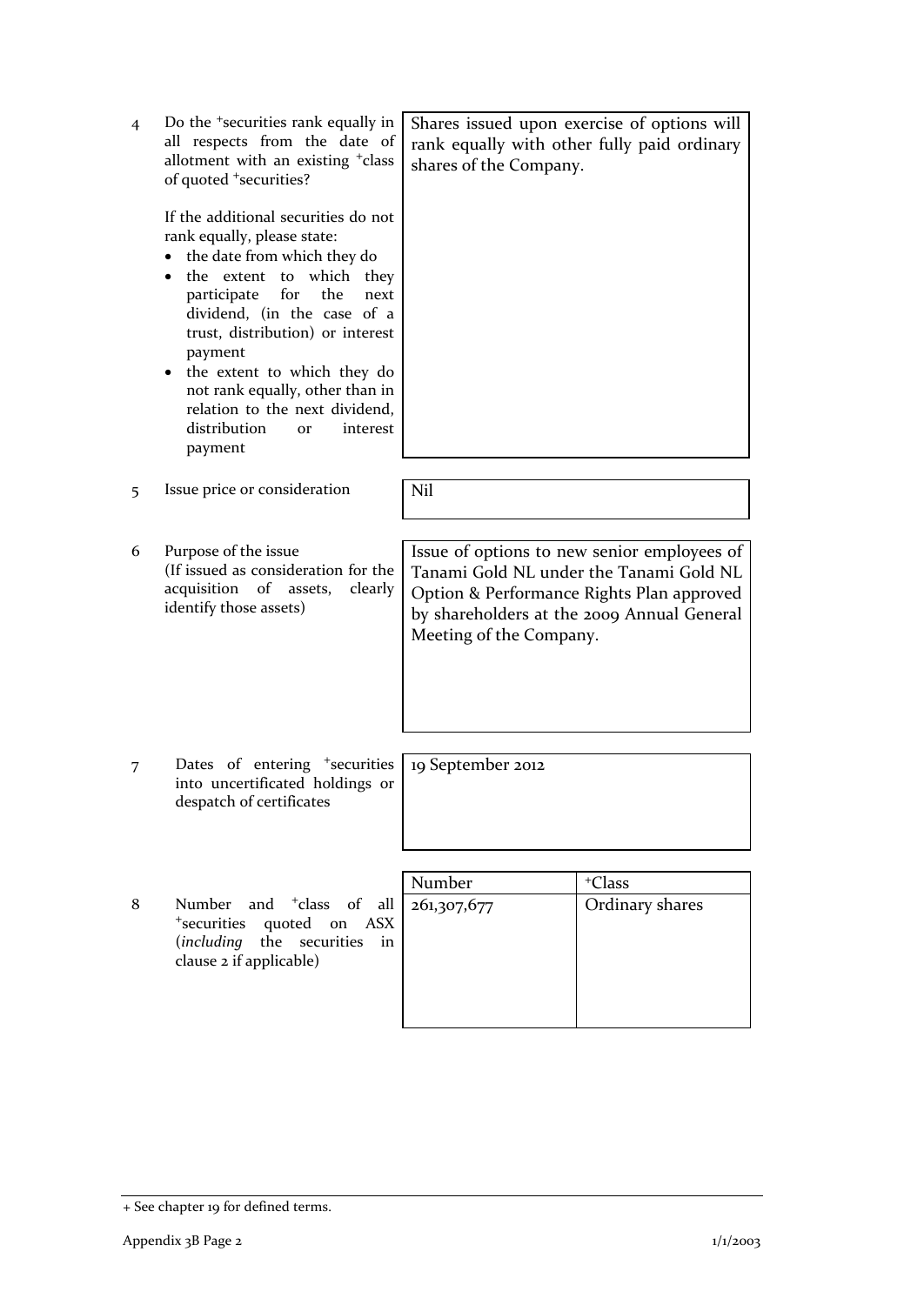|        |                                                                                                                                           | Number    | <sup>+</sup> Class                                                                     |
|--------|-------------------------------------------------------------------------------------------------------------------------------------------|-----------|----------------------------------------------------------------------------------------|
| 9      | Number<br>and <sup>+</sup> class<br>of<br>all<br>*securities not quoted on ASX<br>(including the securities in clause<br>2 if applicable) | 58,334    | Options<br>(exercisable at \$4.50<br>option<br>and<br>per<br>expiring on $22/11/12$ )  |
|        |                                                                                                                                           | 58,334    | Options<br>(exercisable at \$6.00<br>option<br>and<br>per<br>expiring on $22/11/12$ )  |
|        |                                                                                                                                           | 300,000   | Options<br>(exercisable at \$1.34)<br>option<br>and<br>per<br>expiring on $22/12/16$ ) |
|        |                                                                                                                                           | 2,300,000 | Options<br>(exercisable at \$0.90<br>option<br>and<br>per<br>expiring on $28/3/17$ )   |
|        |                                                                                                                                           | 2,300,000 | Options<br>(exercisable at \$1.00<br>option<br>per<br>and<br>expiring on $28/3/17$ )   |
|        |                                                                                                                                           | 500,000   | Options<br>(exercisable at \$1.10<br>option<br>per<br>and<br>expiring on $28/3/17$ )   |
| 10     | Dividend policy (in the case of a $\mid N/A \rangle$<br>trust, distribution policy) on the<br>increased capital (interests)               |           |                                                                                        |
| $11\,$ | holder<br>approval<br>security<br><b>Is</b><br>required?                                                                                  | N/A       |                                                                                        |
| 12     | Is the issue renounceable or non-<br>renounceable?                                                                                        | N/A       |                                                                                        |
| 13     | Ratio in which the <sup>+</sup> securities<br>will be offered                                                                             | N/A       |                                                                                        |
| 14     | <sup>+</sup> Class of <sup>+</sup> securities to which the<br>offer relates                                                               | N/A       |                                                                                        |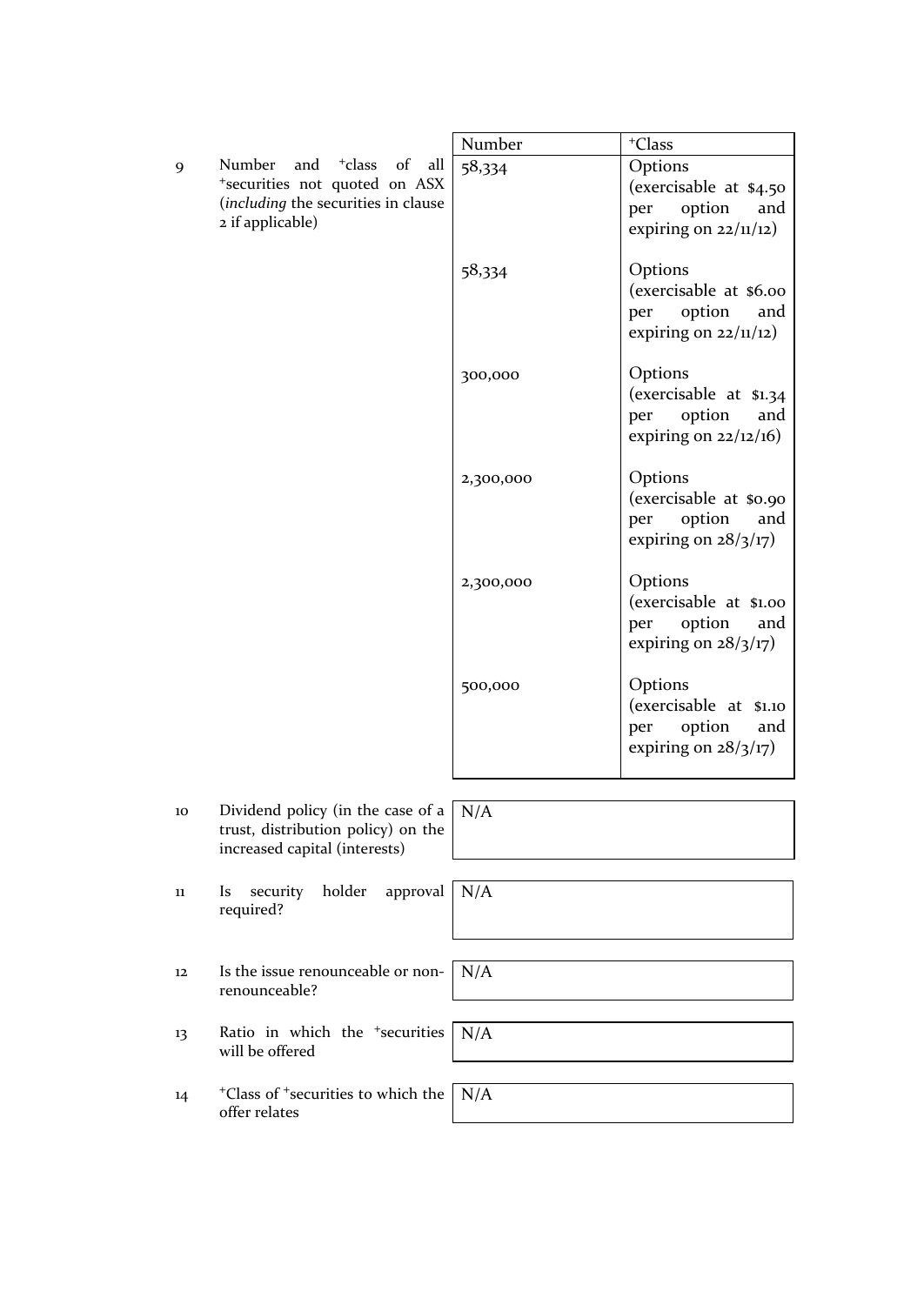## **Part 2 - Bonus issue or pro rata issue**

| 15 | +Record date<br>to determine<br>entitlements                                                                                                                                                                                                    | N/A      |
|----|-------------------------------------------------------------------------------------------------------------------------------------------------------------------------------------------------------------------------------------------------|----------|
| 16 | different<br>Will<br>holdings<br>on<br>registers (or subregisters)<br>be<br>aggregated<br>calculating<br>for<br>entitlements?                                                                                                                   | N/A      |
| 17 | Policy for deciding entitlements<br>in relation to fractions                                                                                                                                                                                    | N/A      |
| 18 | Names of countries in which the<br>entity has <sup>+</sup> security holders who<br>will not be sent new issue<br>documents<br>Note: Security holders must be told how their<br>entitlements are to be dealt with.<br>Cross reference: rule 7.7. | N/A      |
| 19 | Closing date for receipt<br>acceptances or renunciations                                                                                                                                                                                        | of $N/A$ |
| 20 | Names of any underwriters                                                                                                                                                                                                                       | N/A      |
| 21 | Amount of any underwriting fee<br>or commission                                                                                                                                                                                                 | N/A      |
| 22 | Names of any brokers to the<br>issue                                                                                                                                                                                                            | N/A      |
| 23 | Fee or commission payable to<br>the broker to the issue                                                                                                                                                                                         | N/A      |
| 24 | Amount of any handling fee<br>payable to brokers who lodge<br>acceptances or renunciations on<br>behalf of <sup>+</sup> security holders                                                                                                        | N/A      |
| 25 | If the issue is contingent on                                                                                                                                                                                                                   | N/A      |
|    | *security holders' approval, the<br>date of the meeting                                                                                                                                                                                         |          |
| 26 | Date entitlement and acceptance<br>form and prospectus or Product<br>Disclosure Statement will be sent<br>to persons entitled                                                                                                                   | N/A      |

<sup>+</sup> See chapter 19 for defined terms.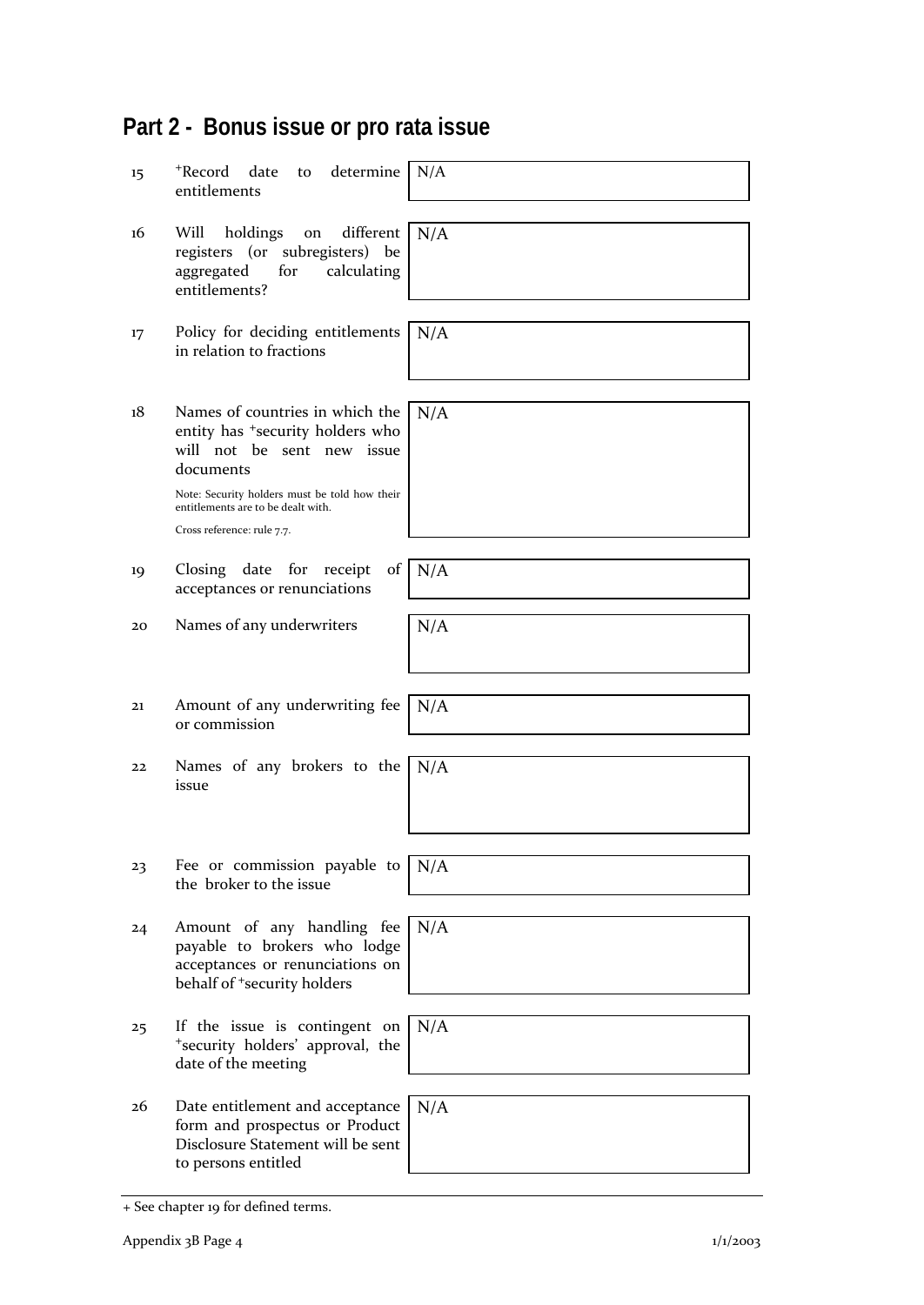| 27 | If the entity has issued options, |
|----|-----------------------------------|
|    | and the terms entitle option      |
|    | holders to participate on         |
|    | exercise, the date on which       |
|    | notices will be sent to option    |
|    | holders                           |

| 28 | Date rights trading will begin (if $\vert$ N |  |
|----|----------------------------------------------|--|
|    | applicable)                                  |  |

- 29 Date rights trading will end (if applicable)
- 30 How do +security holders sell their entitlements *in full* through a broker?
- 31 How do +security holders sell *part* of their entitlements through a broker and accept for the balance?
- 32 How do <sup>+</sup>security holders dispose of their entitlements (except by sale through a broker)?

| N/A |  |  |  |
|-----|--|--|--|
|     |  |  |  |
|     |  |  |  |
|     |  |  |  |
|     |  |  |  |
|     |  |  |  |
|     |  |  |  |
|     |  |  |  |

 $\overline{\overline{\mathsf{I}/\mathsf{A}}}$ 

N/A

N/A

N/A

N/A

33 +Despatch date N/A

## **Part 3 - Quotation of securities**

*You need only complete this section if you are applying for quotation of securities*

- 34 Type of securities (*tick one*)
- 

(a)  $\Box$  Securities described in Part 1

#### (b) All other securities

Example: restricted securities at the end of the escrowed period, partly paid securities that become fully paid, employee incentive share securities when restriction ends, securities issued on expiry or conversion of convertible securities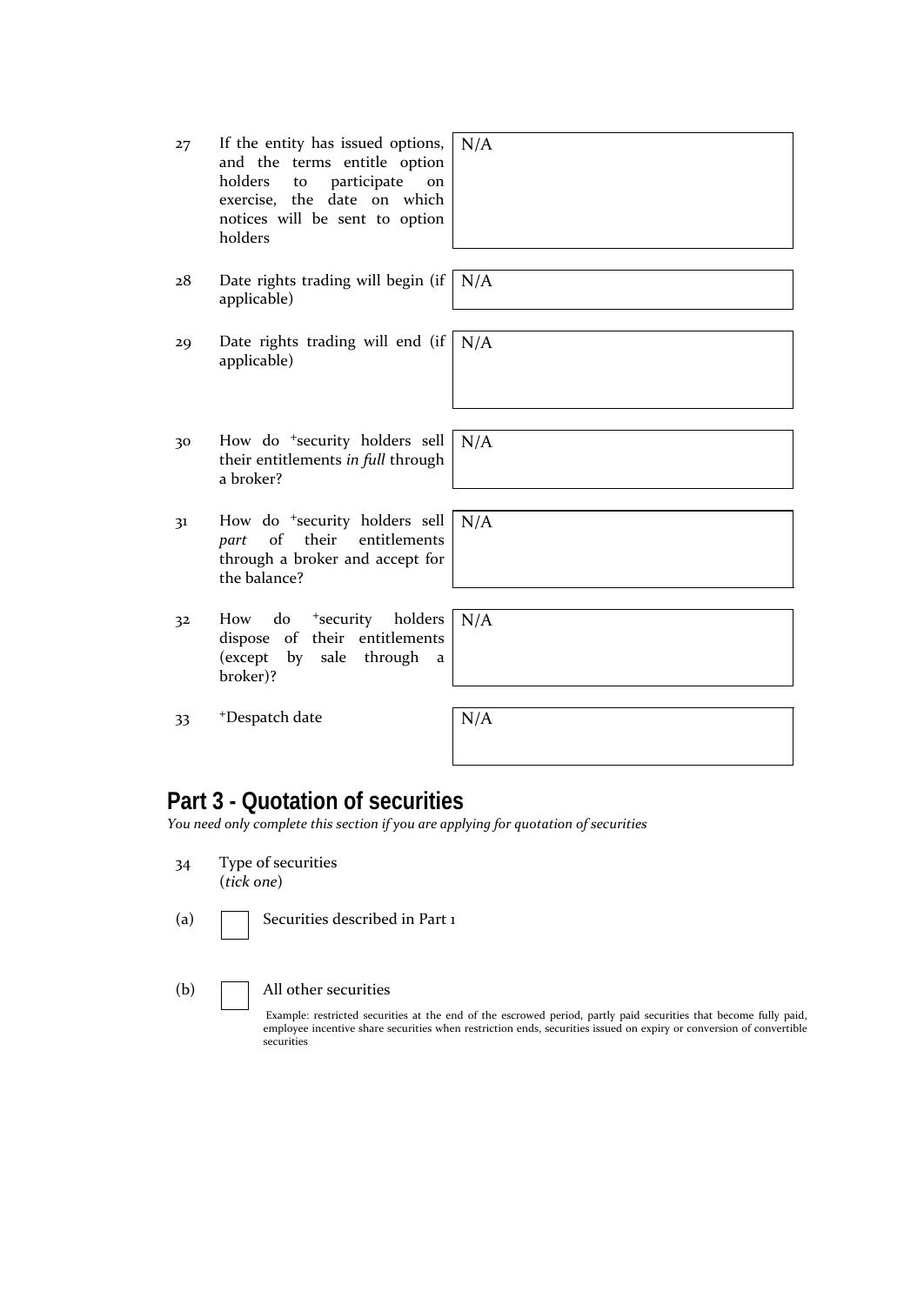### **Entities that have ticked box 34(a)**

#### **Additional securities forming a new class of securities**

*Tick to indicate you are providing the information or documents*

| 35 | If the 'securities are 'equity securities, the names of the 20 largest holders of the<br>additional <sup>+</sup> securities, and the number and percentage of additional <sup>+</sup> securities<br>held by those holders                             |
|----|-------------------------------------------------------------------------------------------------------------------------------------------------------------------------------------------------------------------------------------------------------|
| 36 | If the 'securities are 'equity securities, a distribution schedule of the additional<br>*securities setting out the number of holders in the categories<br>$1 - 1,000$<br>$1,001 - 5,000$<br>$5,001 - 10,000$<br>10,001 - 100,000<br>100,001 and over |
| 37 | A copy of any trust deed for the additional <sup>+</sup> securities                                                                                                                                                                                   |

## **Entities that have ticked box 34(b)**

38 Number of securities for which <sup>+</sup>quotation is sought 39 Class of +securities for which quotation is sought 40 Do the +securities rank equally in all respects from the date of allotment with an existing +class of quoted <sup>+</sup>securities? If the additional securities do not rank equally, please state: • the date from which they do • the extent to which they participate for the next dividend, (in the case of a trust, distribution) or interest payment • the extent to which they do not rank equally, other than in relation to the next dividend, distribution or interest payment

<sup>+</sup> See chapter 19 for defined terms.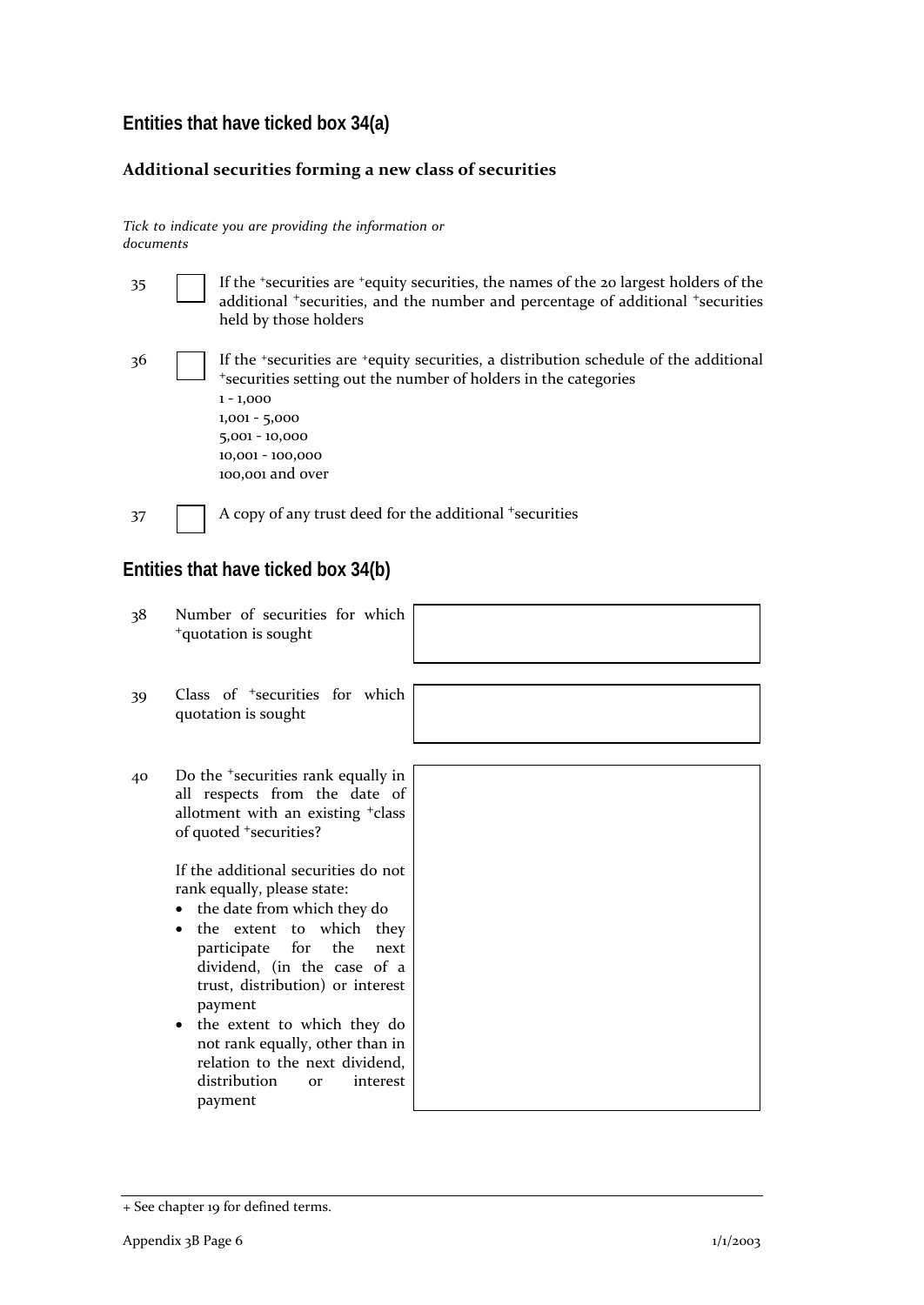41 Reason for request for quotation now

> Example: In the case of restricted securities, end of restriction period

> (if issued upon conversion of another security, clearly identify that other security)



42 Number and <sup>+</sup>class of all <sup>+</sup>securities quoted on ASX (*including* the securities in clause 38)

| Number | $+C$ lass |
|--------|-----------|
|        |           |
|        |           |
|        |           |
|        |           |
|        |           |
|        |           |